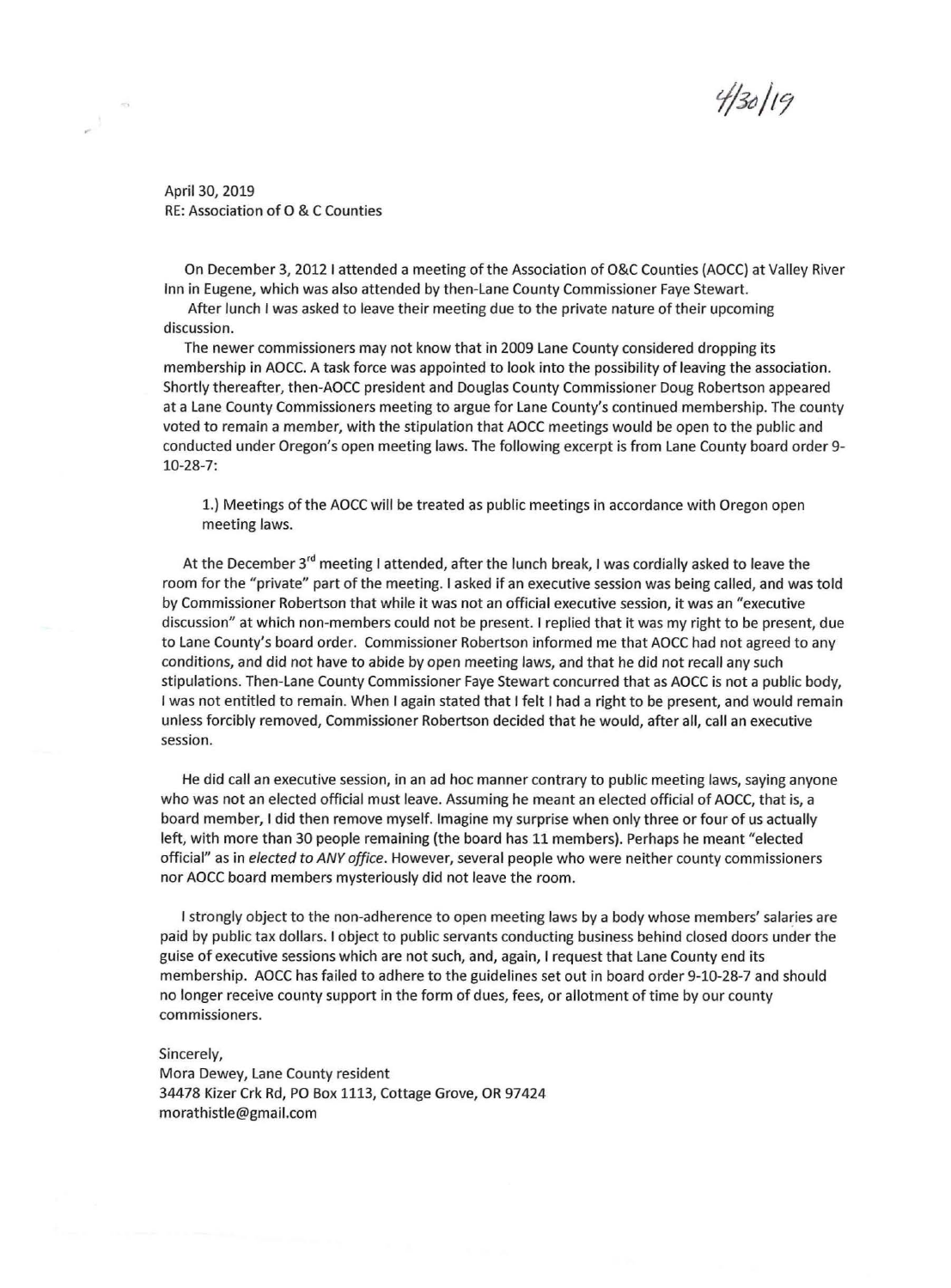PASSED

## ATTACHMENT B THE BOARD OF COUNTY COMMISSIONERS, LANE COUNTY, OREGON

ORDER

 $\frac{1}{2}$ 

 $09 - 10 - 28 - 7$ 

IN THE MATTER OF ALLOCATING \$37,704 FROM THE LANE COUNTY GENERAL FUND TO BE USED FOR THE ASSOCIATION OF O&C COUNTIES DUES FOR MEMBER YEAR 2009

WHEREAS, Lane County shares a commonality with 17 other Oregon Counties by having a significant federal ownership presence resulting from revested railroad lands dating back to 1866, and;

WHEREAS, legislative history is rich with state and federal actions to secure management of these lands such that they may contribute to the economic stability of Oregon counties, and;

WHEREAS, the latest iteration of this legislative history is an attempt to replace the reductions in revenues resulting from significant reductions in timber harvests which occurred between 1986 and 2004, and;

WHEREAS; the Emergency Economic Stabilization Act of 2008 extended the Secure Rural Schools and Community Self Determination and Act until 2012, with little likelihood of any further extensions after 2012, and;

WHEREAS, that Act will provide for almost \$142 million in quality of life benefits to Lane County residents over the four years it is in effect, and;

WHEREAS, Oregon counties currently have limited ability to secure alternative revenue through taxing authority, timber production, or revenue from ecosystem services and/or energy production, and;

WHEREAS, Lane County must develop a highly effective strategy to utilize in securing an authorization offederal funds to permanently decouple the relationship between timberlands and community economic stability, and;

WHEREAS, the Association of O&C Counties (AOCC) is unique in its ability to voice a unanimous statement of need, as well as, develop and manage a political lobbying effort of such magnitude; and

WHEREAS, the Lane County Budget Committee recommended against providing membership dues to the AOCC due to its stance on Bureau of Land Management Plans for future management of the O&C Lands; and

This is the FIRST In a series of three Board Orders that are to be taken up as inter-related